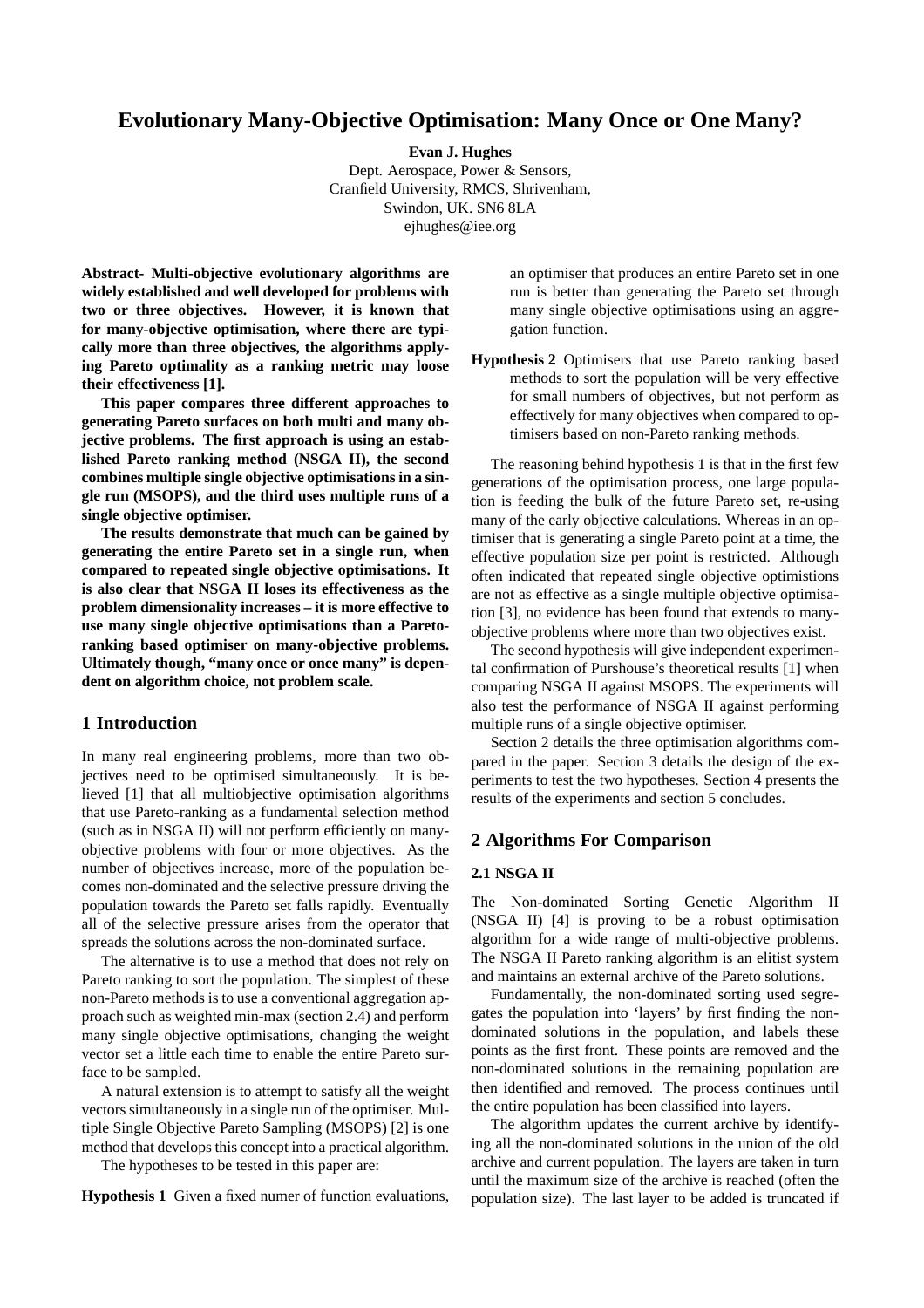necessary by employing a crowding distance operator and selecting the solutions with the smallest crowding distance for removal, leading to the most diverse set. The crowding distance is the average of the distances in objective space between the point under consideration and the nearest objective values above and below (calculated independently for each objective axis).

New solutions are created by selecting parents from the archive set. The classic NSGA II algorithm uses a tournament selection system based on crowding distance to break ties. In this paper, the same offspring generation process as detailed in section 2 is used to allow the fairest comparison to be drawn between the three different approaches for developing a Pareto set.

For NSGA II, a population of 100 for 100 generations was used with an archive size of 100. The configuration leads to 10,000 objective calculations per run of the optimiser.

### **2.2 MSOPS**

Multiple Single Objective Pareto Sampling (MSOPS) [2] has been used as the second optimisation process to decide which are 'good' points for the next generation. MSOPS performs multiple single-objective aggregation-based optimisations in a single run. Each of the aggregated optimisations is directed by a vector of weights, or target vector. The key advantage is that the algorithm does not rely on Pareto ranking to provide selective pressure. As the target vectors are decided *a-priori*, MSOPS provides an active probing of the Pareto set, rather than passive discovery.

The operation of MSOPS is to generate a set of  $T$  target vectors, and evaluate the performance of every individual in the population, of size  $P$ , for every target vector, based on a conventional aggregation method. As aggregation methods (eg. weighted min-max,  $\epsilon$ -constraint, goal attainment etc.) are very simple to process, the calculation of each of the performance metrics is fast.

Thus each of the  $P$  members of the population has a set of  $T$  scores that indicate how well the population member satisfied the range of target conditions. The scores are held in a score matrix, S, which has dimensions  $P \times T$ . Each *column* of the matrix S corresponds to one target vector (each column containing  $P$  entries) and is ranked, with the best performing population member on the corresponding target vector being given a rank of 1, and the worst a rank of P. The rank values are stored in a matrix R. Each *row* of the rank matrix  $R$  may now be sorted, with the ranks for each population member placed in ascending order. The  $R$  matrix now holds in the first column the highest rank achieved for each population member across the set of target vectors. The second column will hold the second highest rank achieved etc. Thus the matrix  $R$  may be used to rank the population, with the most fit being the solution that achieved the most scores which were ranked 1 etc.

The flexibility of the approach is such that the target vectors can be arbitrary, either generated using some structure, or generated at random within certain limits. As the ranking method employed is based on the number of target vectors

that are satisfied the best, a solution at the edge of the objective space will often satisfy vectors that cannot be attained. The focus of the optimisation is naturally drawn to interesting regions of surface such as the boundary of the optimisation surface and discontinuities. As a consequence though, the efficiency of the algorithm is reduced in relation to the number of unobtainable target vectors.

In the trials, only weighted min-max (section 2.4) is used, along with 50 target vectors spread uniformly across the search space  $(2D / 4D / 6D)$ . Each run used a population of 100 for 100 generations with 50 target vectors, leading to a total of 10,000 objective calculations to generate a Pareto set.

#### **2.3 Repeated Single Objective**

In the Repeated Single Objective (RSO) approach, a conventional single objective EA is used, based on the weighted min-max (section 2.4) aggregation function and each weight vector in turn, but with a correspondingly smaller population size and number of generations.

Thus for the 50 weight vector set (the same vector sets are used for MSOPS and RSO to make the results more comparable), 50 separate optimisations are performed. Each single optimisation-run used a population of 10 for 20 generations, one run for each of the 50 weight vectors, leading to a total of 10,000 objective calculations to generate a Pareto set, thus all three methods use exactly the same number of objective calculations to create the Pareto surface.

### **2.4 Weighted Min-Max**

The weighted min-max score of  $k$  objectives is calculated using (1), where  $w_i$  is the weight of the i<sup>th</sup> objective,  $O_i$ .

$$
s = \max_{i=1}^{k} (w_i O_i)
$$
 (1)

Weighted min-max is able to generate points on both convex and concave Pareto sets. If the optimisation process converges to a solution that exactly 'matches' the weight vector, then  $w_1O_1 = w_2O_2 = \ldots$ , allowing the convergence of the solution with respect to the weights to be assessed. The weight vector corresponds to a point on the Pareto set in the true direction given by the vector  $V =$  $[1/w_1, 1/w_2, \ldots]$ . Thus the angle between the vectors V and O indicate whether the solution lies where it was expected or not. If the vector  $V$  lies within a discontinuity of the Pareto set, or is outside of the entire objective space, then the angle between the two vectors will be significant. By observing the distribution of the final angular errors across the total weight set, the limits of the objective space and discontinuities within the Pareto set can be identified. This active probing of regions of interest is only available in RSO and MSOPS, compared to NSGA II where the placement of Pareto points is stochastic.

#### **2.5 Core Algorithm Structure**

For the results presented in the paper, a method based on Differential Evolution has been used to create the offspring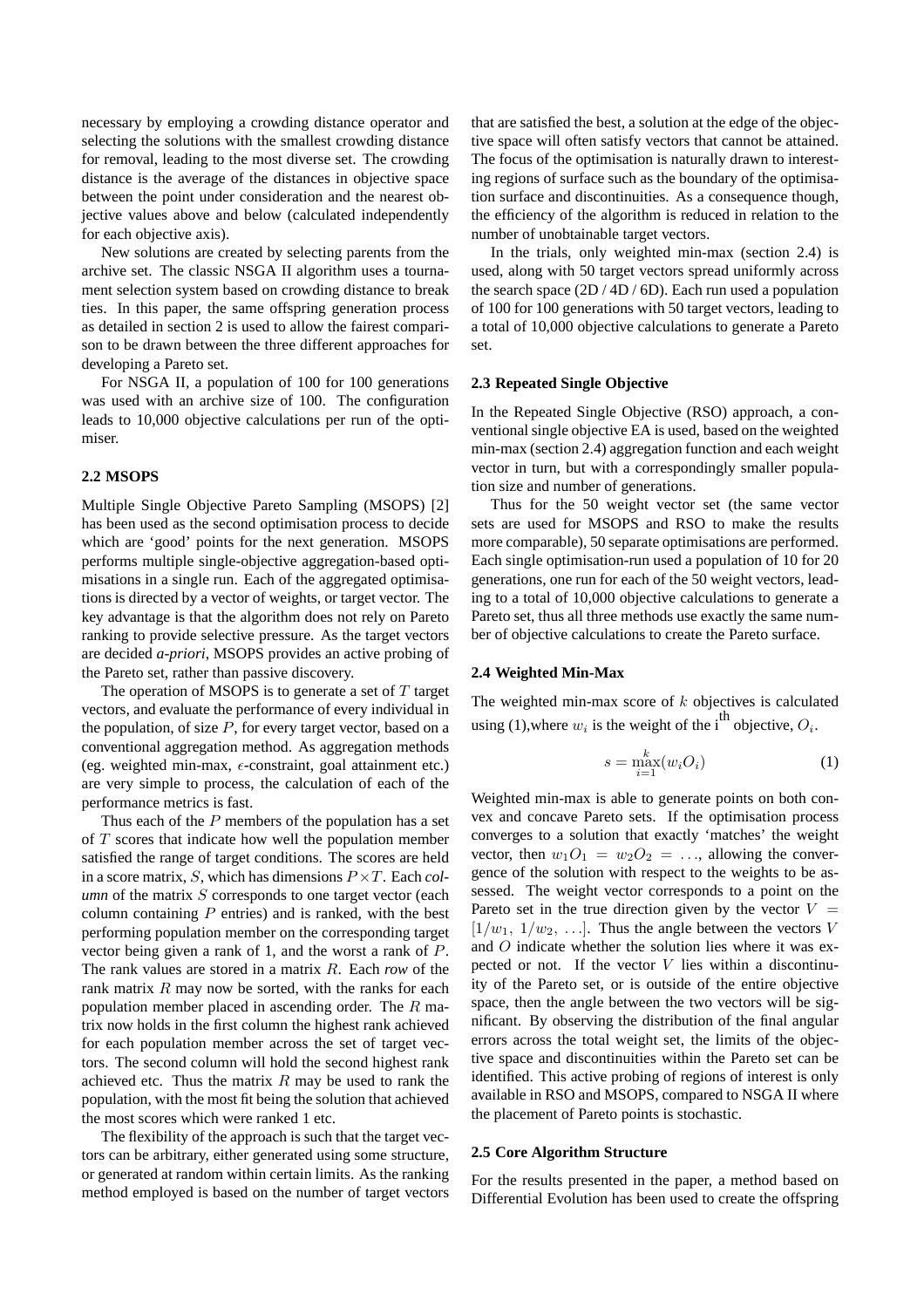population for the next generation.

Differential Evolution [5] is an evolutionary technique that uses reproduction that is related to the current spatial distribution of the population. The algorithm generates new chromosomes by adding the weighted difference between two chromosomes to a third chromosome. At each generation, for each member of the parent population, a new chromosome is generated. Elements of this new chromosome are then crossed with the parent chromosome to generate the child chromosome. The child chromosome is evaluated using the objective function. The size and direction of the difference between any pair of chromosomes is determined by the overall spread of the current population. Thus the DE algorithm self adapts to the fitness landscape, reducing the size of the mutations automatically as the search converges. In this way, no separate probability distribution has to be used for mutation which makes the scheme completely self-organising.

The trial chromosome  $\vec{P}_t$  may be described as in (2).

$$
\vec{P}_t = F(\vec{P}_a - \vec{P}_b) + \vec{P}_c
$$
 (2)

Where chromosomes  $\vec{P_a}$ ,  $\vec{P_b}$  &  $\vec{P_c}$  are chosen from the population without replacement and  $F$  is a scaling factor.

The crossover process is controlled by a crossover parameter C. The crossover region begins at a randomly chosen parameter in the chromosome and then a segment of length L genes is copied from  $\vec{P}_t$  to the parent chromosome to create the child chromosome. If the segment is longer than the remaining length of the chromosome, the segment is wrapped to the beginning of the chromosome. The length  $L$  is chosen probabilistically and is given by (3).

$$
P(L \ge v) = (C)^{v-1}, v > 0 \tag{3}
$$

In general, the scaling parameter  $F$  and the crossover parameter C lie in the range  $[0.5, 1]$ . Small values of F mean that the population spread reduces faster and this is more likely to result in the algorithm converging quickly at a local minima. In this paper values of 0.7 for both F and C have been used.

Constraints have been applied using a simple priority method. The constrained and unconstrained solutions are separated and ranked separately, with the best performing solutions in each set being given the rank of 1. The rank value of the worst unconstrained result is then added to the rank values of the population members that are constrained. Thus solutions that violate constraints will always appear worse than the unconstrained solutions. The ranking values are used only for the truncation of the population. The new population is generated in all the three methods by using each individual in turn as a base vector, and then combining with three other vectors chosen at random without replacement. This is not the same approach used conventionally in NSGA II, but allows the three ranking methods to be compared equally. The genes are all real-valued and the chromosomes are the same dimensionality as the number of objectives.

# **3 Experimental Design**

#### **3.1 Introduction**

Three experiments have been performed on 2, 4 and 6 objective test problems. Each experiment follows the same format, but for a different number of dimensions in the objective function and chromosome.

For each test problem, 100 independent trials are performed where each optimiser produces a non-dominated set for analysis. A compound Pareto set is then generated based on all 300 non-dominated surfaces (3 algorithms, 100 Pareto sets each). This Pareto set is used as a reference set for the hypervolume comparisons.

For each of the 300 non-dominated surfaces, the hypervolume is calculated to indicate performance. The Wilcoxon rank test is then applied to the three pair-wise combinations of the algorithms, leading to 200 hypervolume results being used to generate each of the test statistics from the rank test (100 from algorithm A, 100 from algorithm B etc.).

The three methods only differ in the means of assessing which solutions are better than others, with the recombination and all other parameters either fixed or directly comparable. Thus the algorithms may not be optimally tuned for solving the three test problems and although each algorithm may be able to achieve better results with tuning (such as selecting a more targeted weight vector set), the comparisons made in this paper are fair.

#### **3.2 Hypervolume Metric**

Fundamentally, the hypervolume metric [6] assesses the total area that lies between a chosen reference point that acts as a corner to a hypercube, and the Pareto surface which intersects the hypercube.

For minimisation, the reference point is placed in such a way as to be at least weakly dominated by every member of the set to be investigated. Thus for these experiments, the reference point is chosen as the maximum value observed in any Pareto set reported from any of the three methods across all 100 repeat trials (each test function will attract a different reference point due to the changes in dimensionality). The better the Pareto set, the larger the hypervolume indicator will be.

The hypervolume metric intrinsically accounts for not just the relative proximity to the true Pareto set, but also the diversity of solutions obtained across the set, especially at the edges. It is also desirable for the optimiser to produce an even spread of solutions across the front. The evenness of spread is not assessed by the hypervolume metric, but it is known that NSGA II often achieves well spread results, and the spread of MSOPS and RSO is determined entirely by the choice of target vectors. Therefore just the single metric of hypervolume will be used to assess algorithm performance.

#### **3.3 Wilcoxon Rank Test**

Each of the experiments will generate three sets of 100 trial Pareto sets. The hypervolume metric is calculated for each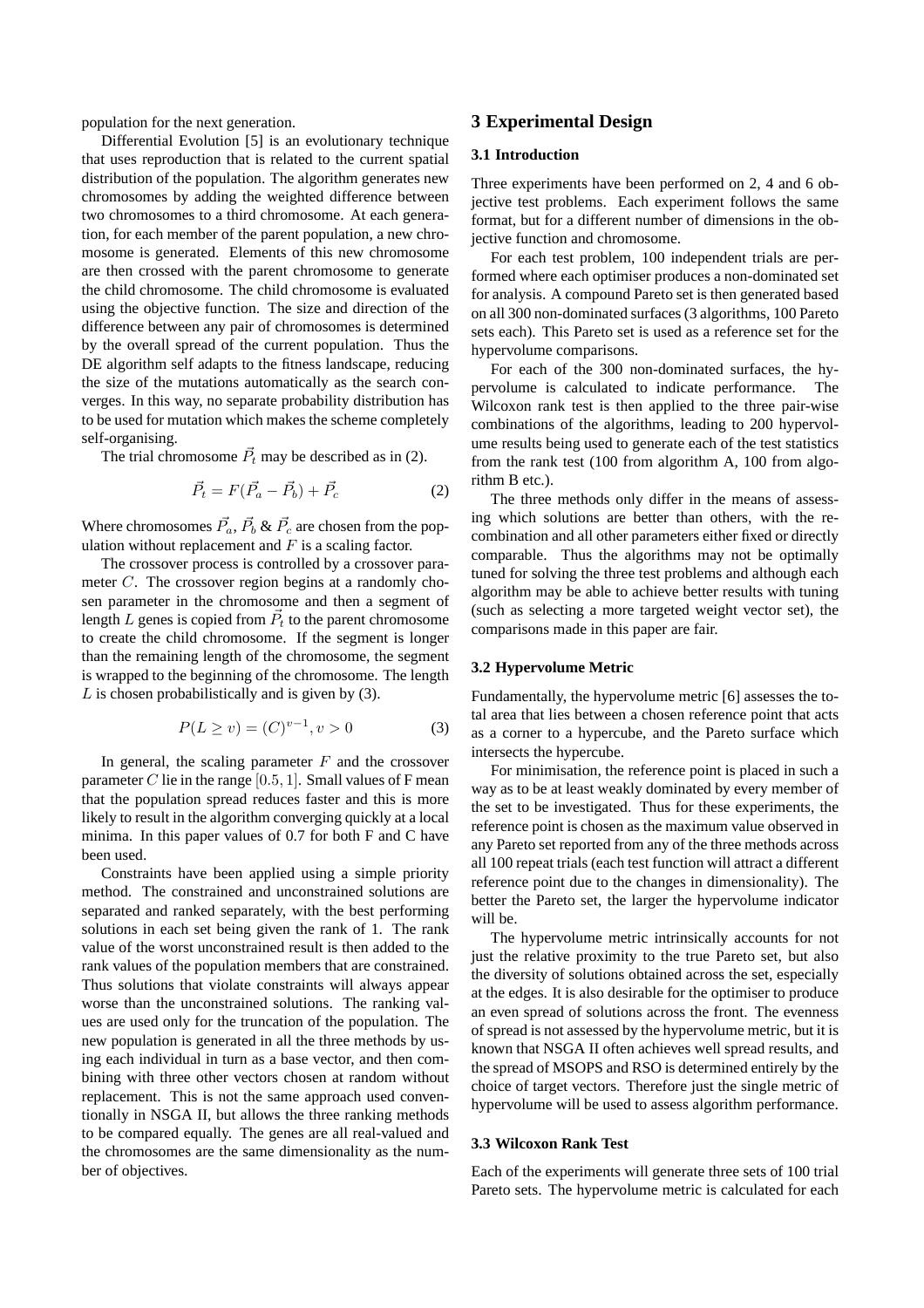of the 300 trial Pareto sets, and the hypervolume results can be then compared using a non-parametric statistical measure.

The Wilcoxon rank test (also referred to as Mann-Whitney test) is a non-parametric comparison, and as we do not know what the likely distribution of results will be, is appropriate. The test operates by creating a sorted list of the total 200 hypervolume metric results from the two methods that are being compared currently. The individual rank values achieved by the metric results of each of the two methods are summed and the difference between the rank sums observed and related to a test statistic Z.

If one population of results is consistently higher (therefore better), that population will have more solutions in the top of the ranking and will therefore achieve a lower rank sum total. If the populations of results are drawn from the same distribution, the rank sums will be more equal.

Assuming the null hypothesis that the distribution of the hypervolume metric results are the same for two different methods, we can reject the null hypothesis at a significance level of  $\alpha = 0.05$ .

The Z statistic is compared against the standard normal distribution probability density function in order to derive significance probability. A level of  $\alpha = 0.05$  corresponds to a Z value of 2.81 for a two-tailed test. If the magnitude of the  $Z$  value is greater than 2.81, the null hypothesis that the distributions of the hypervolume results are the same can be rejected. The sign of the  $Z$  value indicates which of the sets of data are superior.

#### **3.4 Two Objective Problem**

To test the behaviour of the three optimisers in two dimensions, a concave and discontinuous Pareto surface has been used [7]. The gene values all lie in the range [0,1] and the objectives are to be minimised.

F1:  
\n
$$
O_1 = x
$$
\n
$$
O_2 = y
$$
\n
$$
0 \ge -(x)^2 - (y)^2 + 1 + 0.1 \cos\left(16 \arctan\left(\frac{x}{y}\right)\right)
$$
\n
$$
0.5 \ge (x - 0.5)^2 + (y - 0.5)^2
$$
\n
$$
0 \le x, y \le 1
$$
\n(4)

The function has been scaled so the decision space lies within the range  $0 \le x, y \le 1$ .

#### **3.5 Four and Six Objective Problems**

For the four and six objective problems, a continuous concave Pareto set was used that has a low density of solutions at the Pareto front. The gene values all lie in the range [0,1] and the objectives are to be minimised.

 $F2\&F3:$ 

Table 1: Table of statistical results from the Wilcoxon rank test for 2 objectives

| Comparison        |          | Summary                       |
|-------------------|----------|-------------------------------|
| MSOPS vs. RSO     | 12.22    | MSOPS > RSO                   |
| RSO vs. NSGA II   | $-12.22$ | $\text{RSO} < \text{NSGA}$ II |
| MSOPS vs. NSGA II | -8.04    | $MSOPS < NSGA$ II             |

$$
O_i = 1 - x_i^2
$$
  
0.5  $\sum_{i=1}^{N} O_i$ .<sup>2</sup> (5)

In equation 5, any N objectives can be accounted for.

### **4 Results**

#### **4.1 Two Objective Problem**

Figure 1 shows a plot of the sorted hypervolume metric results from the first experiment. The results show clearly that NSGA II outperforms MSOPS which outperforms RSO.



Figure 1: Comparison of sorted hypervolume results for 2 objectives, MSOPS (solid), RSO (dashed) and NSGA II (dot-dash), relative to the hypervolume of the combined Pareto set (larger values better). The results show clearly that NSGA II outperforms MSOPS which outperforms RSO

Table 1 shows the  $Z$  test statistic from the Wilcoxon rank test. The tests were performed based on the order in column 1 of the table. For example, the first results show MSOPS vs. RSO and have a positive  $Z$  value greater than 2.81, demonstrating that the null hypothesis can be rejected and that MSOPS performs better than RSO. This result is summarised in column 3.

The statistical analysis rejects the null hypothesis in all cases. Although the differences in performance appear large, as figures 2 and 3 show, the difference observable in the Pareto sets is not so distinct, demonstrating the requirement of quantative rather than subjective comparison.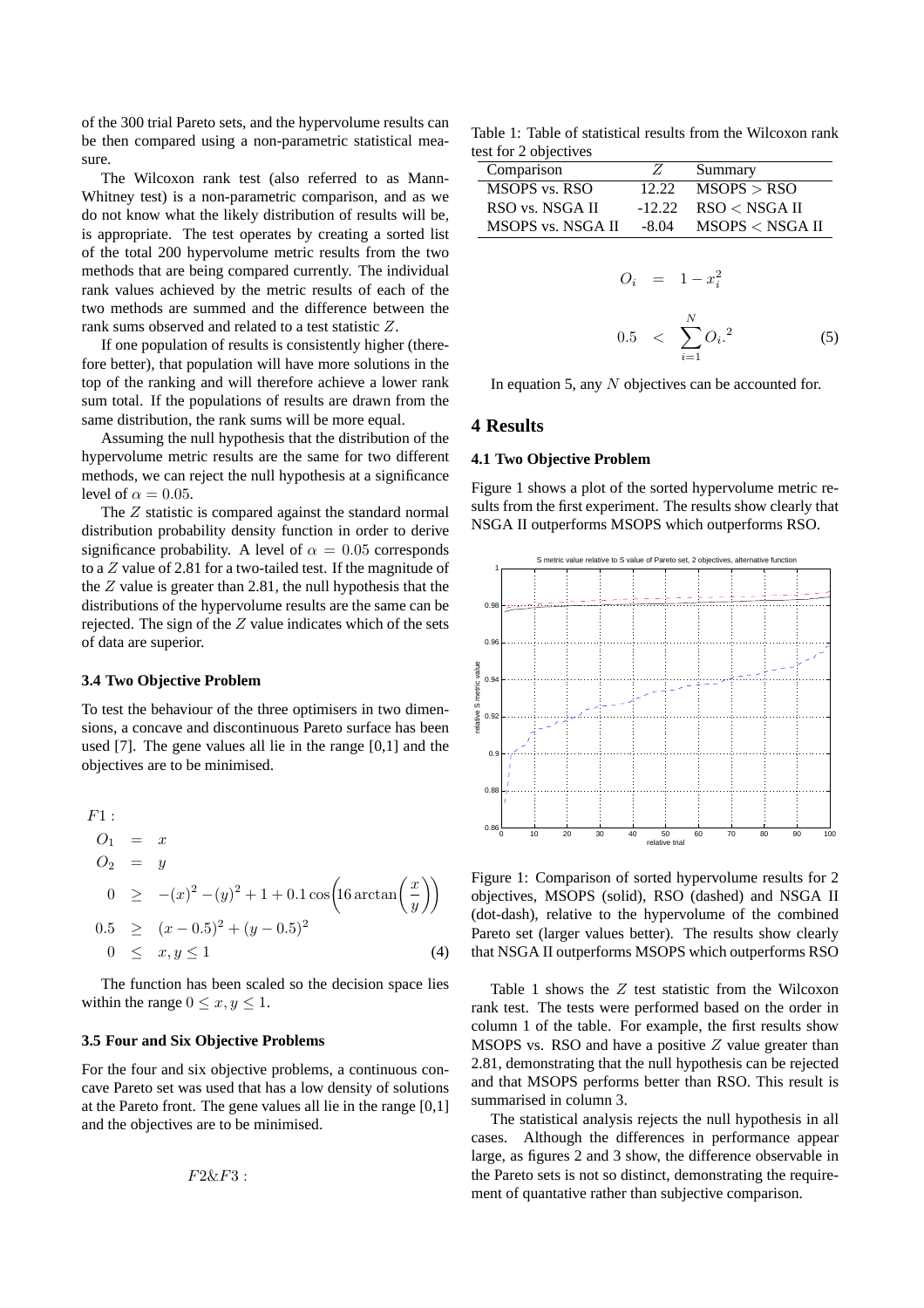

Figure 2: Plot of worst objective fronts for each of the optimisation methods. NSGA II is '.', MSOPS is ' $\triangle$ ' and RSO is '◦'



Figure 3: Plot of best objective fronts for each of the optimisation methods. NSGA II is '.', MSOPS is ' $\triangle$ ' and RSO is '◦'

Table 2: Table of statistical results from the Wilcoxon rank test for 4 objectives

| $\frac{1}{2}$     |       |                   |
|-------------------|-------|-------------------|
| Comparison        | Z     | Summary           |
| MSOPS vs. RSO     | 12.22 | MSOPS > RSO       |
| RSO vs. NSGA II   | 997   | $RSO > NSGA$ II   |
| MSOPS vs. NSGA II | 12.22 | $MSOPS > NSGA$ II |

Table 3: Table of statistical results from the Wilcoxon rank test for 6 objectives

| Comparison        |       | Summary                   |
|-------------------|-------|---------------------------|
| MSOPS vs. RSO     | 12.20 | MSOPS > RSO               |
| RSO vs. NSGA II   | 12.22 | $RSO > NSGA$ II           |
| MSOPS vs. NSGA II |       | $12.22$ MSOPS $>$ NSGA II |

# **4.2 Four Objective Problem**

Figure 4 shows a plot of the sorted hypervolume metric results from the second experiment. The results show clearly that MSOPS outperforms RSO which outperforms NSGA II.



Figure 4: Comparison of sorted hypervolume results for 4 objectives, MSOPS (solid), RSO (dashed) and NSGA II (dot-dash), relative to the hypervolume of the combined Pareto set (larger values better). The results show clearly that MSOPS outperforms RSO which outperforms NSGA II

Table 2 shows the Z test statistic from the Wilcoxon rank test. The statistical analysis rejects the null hypothesis in all cases.

# **4.3 Six Objective Problem**

Figure 5 shows a plot of the sorted hypervolume metric results from the third experiment. The results show clearly that MSOPS outperforms RSO which outperforms NSGA II.

Table 3 shows the  $Z$  test statistic from the Wilcoxon rank test. The statistical analysis rejects the null hypothesis in all cases.